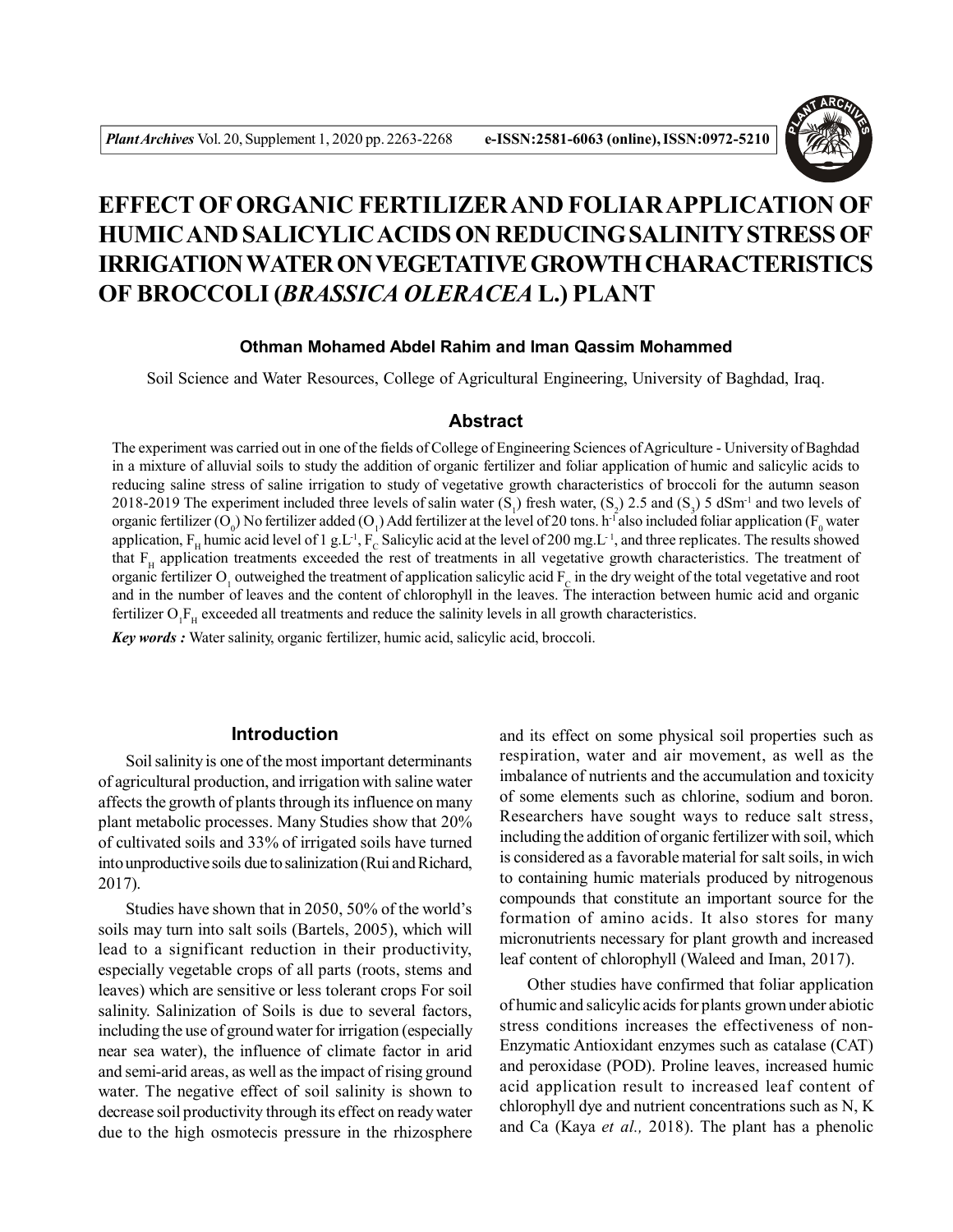nature and its entry into the organization of many In addition to its important role in protecting plants from saline and non-vital stresses, such as stresses, water and thermal stresses as well as stresses resulting from heavy metals (Khoshbakht, 2015).

Broccoli is the crop which cultivated in January and March. Or temperatures drop more than cauliflower, as it withstands frost without causing noticeable damage.

## **Materials and Methods**

The research was carried out in the field of the College of Agriculture - University of Baghdad in alluvial soils for the winter season 2019-2018 to study the efficiency of the use of organic fertilizer and foliar application humic and salicylic acids in reducing salt stress of irrigation water in the vegetative growth characteristics of broccoli plant.

Plowing and smoothing of the land was carried out, as the land was divided into three sectors, each sector contains seven lines between the line and another within the sector 0.8 m and the distance between the sector and another 1.5 m each line contains three replicates, where each line represents one treatment.

Field soil samples were taken from different areas before the start of the experiment at a depth of 0 - 30 cm (root spread area) and then air dried and milled and passed through a sieve diameter of 2 mm holes and analyzed to study some chemical and physical properties of the soil soil, table 1 shows some physical and chemical properties of soil field of experiment before planting.

The recommendation was 20 tonnes.  $h<sup>-1</sup>$  and then the added amount of fertilizer for the experimental unit. table 3 shows the chemical properties of organic fertilizer.

Humic acid was applicated as  $g<sub>L</sub>$ <sup>1</sup>, salicylic 200 mg.L-1 and in two batches between the first and second application was 10 days.

#### **Studied plant qualities**

Random plants were selected from each treatment to study plant characteristics:

#### **Number of leaves (leaf)**

The total number of leaves for each of the selected plants was calculated and then adjusted.

## **Dry Weight of Vegetative and Root Total (gm.plant-1)**

Four plants were taken from each experimental unit.

## **Leaves content of chlorophyll (mg. g-1 plant)**

Chlorophyll index A, chlorophyll b and total chlorophyll were estimated by extraction method. Dyes were

| Table 1: Some Physical and Chemical Properties of Field Study |
|---------------------------------------------------------------|
| Soil.                                                         |

| Standard unit   | Value     | <b>Adjective</b>     |
|-----------------|-----------|----------------------|
|                 | 7.80      | pH                   |
| $dS.m^{-1}$     | 1.70      | EC                   |
| $\frac{0}{0}$   | 48.8      | Carbonate minerals   |
| $g.kg^{-1}$     | 16.0      | Organic matter       |
| $meq.L^{-1}$    | 9.00      | $Ca^{+2}$            |
|                 | 5.99      | $Mg^{+2}$            |
|                 | 0.94      | $K^{+1}$             |
|                 | 3.36      | $Na^{+1}$            |
|                 | Nil       | CO <sub>3</sub>      |
|                 | 7.63      | HCO <sub>3</sub>     |
|                 | 5.74      | $Cl-$                |
|                 | 2.63      | $SO_4^-$             |
| $mg \, kg^{-1}$ | 42.00     | available Nitrogen   |
|                 | 10.00     | available phosphorus |
|                 | 176.00    | available Potassium  |
| $g.kg^{-1}$     | 200.0     | sand                 |
|                 | 644.0     | Silt                 |
|                 | 156.1     | Clay                 |
|                 | siltyloam | Class of texture     |

extracted from the leaves using acetone (80%). The optical absorption of the sample was read by Spectrophotometer along the wavelength of 663 nm and 645 nm. Mentioned by Lichtenthaler (1987).

The experiment was carried out according to split plot design, where the salinity levels of irrigation water represented the main treatments, the organic fertilizer treatments and the foliar application treatments were the secondary factor. The number of treatments was 18, as shown in Table 2.

## **Results and Discussion**

#### **Number of leaves (leaf.plant-1)**

The results of table 4 showed a significant effect of saline water to decreasing the number of leaves by increasing the level of saline water when the salinity level increased as the number of leaves decreased from 36.66 leaves. Plant<sup>-1</sup> at the first salinity level  $S_1$  to 29.89 leaves. While the number of leaves increased significantly when adding organic fertilizer compared with the treatment of  $(O<sub>1</sub>)$  was (35.85 leaves) than it is when the treatment of non-addition of fertilizer  $(O_0)$  reached (30.14 leaves. Plant<sup>-1</sup>). Humic acid ( $F_H$ ) (37.11 Leaves. plant<sup>-1</sup>) followed by (F<sub>c</sub>) salicylic acid treatment (31.80 leaves.plant<sup>-1</sup>), (F<sub>0</sub>) and  $(30.09 \text{ leaves.} \text{plant}^{-1})$ . While the interaction treatment  $(S_1O_1F_H)$  recorded the highest value in the number of leaves compared to the rest of the transactions, reaching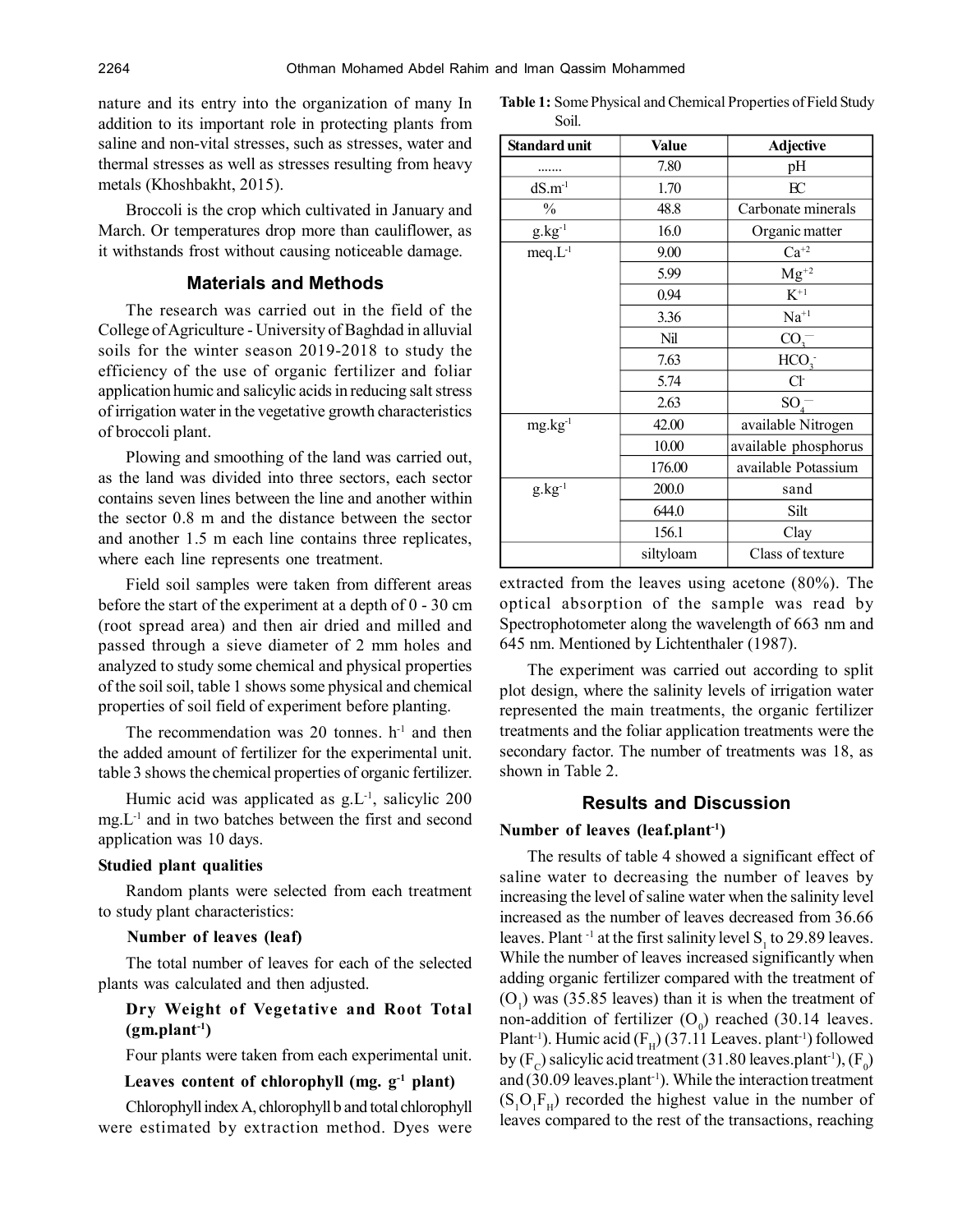**Table 2:** Symbols of Transactions, Concentrations of Addedwater foliar application  $(F_0)$  (25.83 g. Plant<sup>-1</sup>). In Fertilizers and Quality of Irrigation water.

| <b>Explanation</b>                                     | <b>Treatment</b> |
|--------------------------------------------------------|------------------|
| Comparative treatment (no salts added)                 |                  |
| EC 2.5 dSm-1 saline                                    |                  |
| EC 5 dSm-1 salt water                                  |                  |
| Compared treatment non-organic                         |                  |
| Add organic fertilizer at the level of 20 tons         |                  |
| Treatment compared to fresh water application          | н                |
| Application with humic acid at the level of 1 g        |                  |
| Application with salicylic acid at the level of 200 mg |                  |

**Table 3:** Chemical Characteristics of Sheep Residues.

| Unit          | Value | Qualities        |
|---------------|-------|------------------|
| $dSm^{-1}$    | 4.2   | Ec               |
|               | 6.86  | pH               |
| $\frac{0}{0}$ | 23.3  | Organic carbon   |
|               | 1.09  | Total nitrogen   |
|               | 1.56  | Total potassium  |
|               | 0.35  | Total phosphorus |
|               | 21.46 | M/N              |

 $(43.67$  leaves.plant<sup>-1</sup>).

## **Dry weight of total vegetative (gm.plant-1)**

The results of table 5 showed significant differences in the dry total weight of vegetative when fertilizer and foliar application treatments under saline stress conditions.  $(280.0 \text{ gm.} \text{plant}^{\text{-1}})$  when adding organic fertilizer  $O_1$ . The dry weight increased significantly with foliar application treatment of humic acid  $(F_H)$  over the other treatments (272.07 gm. plant<sup>-1</sup>) followed by salicylic acid ( $F_c$ ) (239.47  $gm.$  plant<sup>-1</sup>). While the dry weight decreased significantly by increasing salt stress, the dry weight reached (286.20  $gm.path^{-1}$ ), at the first level  $(S_1)$  and the value decreased at the third level  $(S_3)$  to (179.20 gm.plant<sup>-1</sup>). The highest dry weight value for  $(S_1O_1F_H)$  was (396.34 g.plant<sup>-1</sup>).

#### **Dry weight of total roots (g. Plant-1)**

The results of table 6 showed a significant decrease in the dry weight of root when salinity levels increased. The treatment of the saline level  $(S_1)$  exceeded the rest of the treatments, where the dry weight value was (29.61 g. Plant<sup>-1)</sup> and this value decreased at salt level  $(S_3)$ reaching  $(26.76 \text{ g. Plant}^{-1})$ . While the value of the root weight was significantly higher when treated with addition of organic fertilizer  $(O_1)(29.95 \text{ g. Plant}^1)$  The dry weight increased in foliar application treatments, where humic acid foliar application ( $F_H$ ) exceeded the rest of the foliar application treatments, reaching (30.80 g. Plant-1) followed by salicylic acid foliar application treatment (F<sub>c</sub>)  $(27.77 \text{ g. Plant}^1)$  and the lowest value when treated with treatment factors also had a significant effect on the dry weight of the root total. The highest dry weight value was  $(34.80 \text{ g}$ . Plant<sup>-1</sup>), while the lowest value was  $(23.51)$ g. Plant<sup>-1</sup>)  $(S_3O_0F_0)$ 

The results of Tables 4, 5, 6 show that increasing the salinity level reduces the dry weight of the root of crop vegetative total and the number of leaves. Lead to nutritional imbalance that harms the growth of plant Petal *et al*., (2000), The role of organic fertilization reducing the plant damage that occurs in the plant directly and indirectly, indirectly by reducing the negative impact of salt stress by improving soil construction and increasing salt washing Rauber *et al.*, (2018), her effect is directly influenced by hormone secretion It also provides nutrients NPK table 3 continuously and increase its readiness in the soil and absorption by the plant and this leads to increase and improve the growth of vegetative and root in addition to increasing water absorption. The process of photosynthesis and synthesis of proteins and carbohydrates this is found by Odeh *et al.*, (2011), Gama *et al.*, (2018).

The increasing in dry weight of the root total vegetative total and the number of leaves increased significantly when foliar application of humic acid, which affects the processes of respiration photosynthesis the manufacture of proteins and increased enzymatic reactions, which in turn increase the absorption of nutrients and increase the manufactured materials and accumulation in the plant, which increases the number of leaves and dry weight of the total vegetative In addition to its role in the improvement and growth of the root, which leads to increase the ramification and branching of the roots and increase the size of the root and thus increase the dry weight of the root Karaman *et al.*, (2017).

The increase in dry weight of root and vegetative total in salicylic acid treatment is attributed to its role in increasing root growth of Hegazil and El-shraiy (2007), in addition to increasing the effectiveness of photosynthesis and absorption of nutrients, which leads to increased plant growth and increase its dry weight. And its role in increasing the number of leaves by increasing the absorption of carbon dioxide, which contributes to the process of photosynthesis, which is reflected on the growth of the plant and increase the number of leaves Obeidi (2013). The dry weight of the roots decreases with increasing salinity because of the presence of salts in the soil, which reduces the density and growth of the roots. And decreases its ability to absorb water and decreases the growth rate, while interfering with organic fertilizer and acids reduces the effect of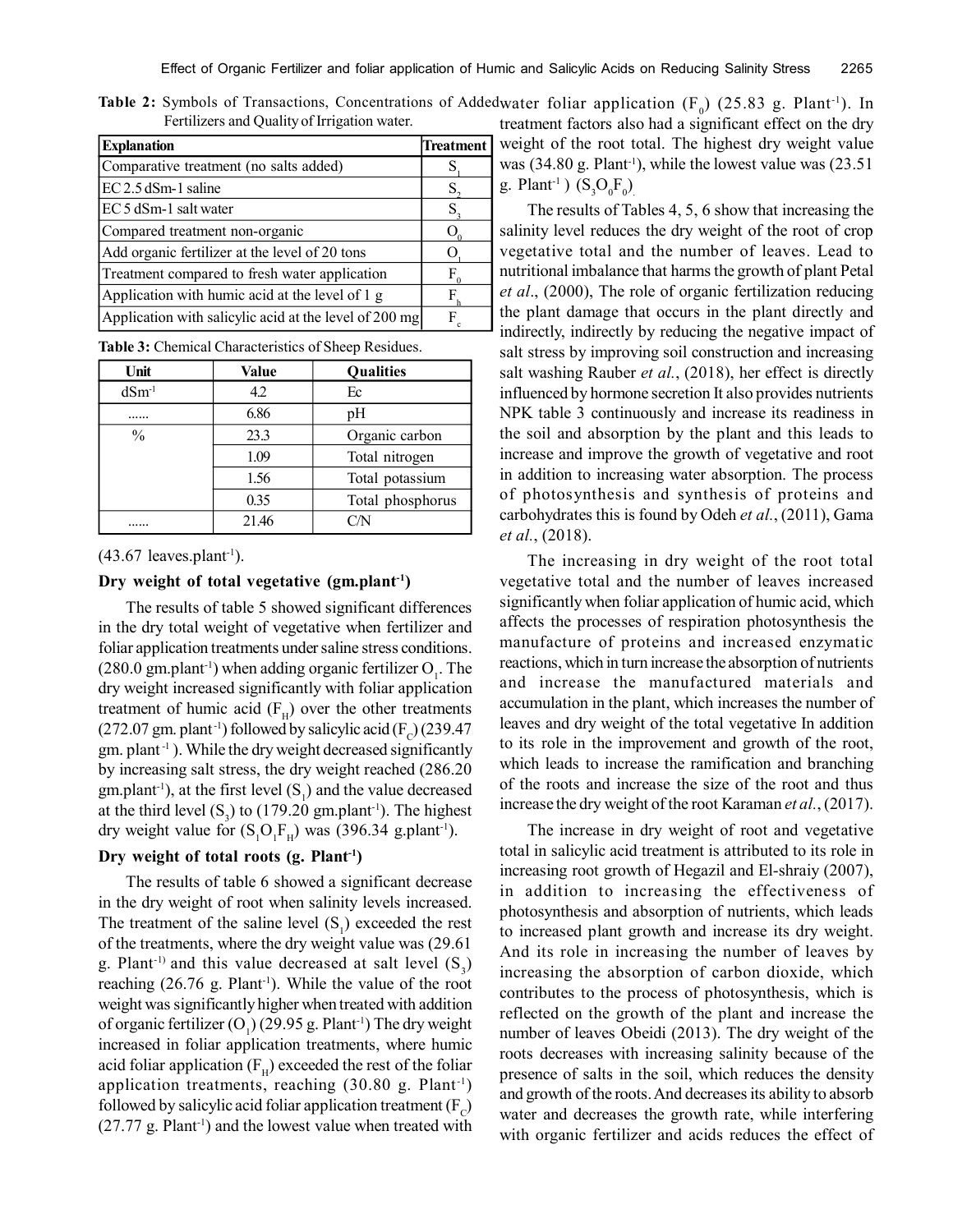| I Ramic and Banc ync Acids on Reddelig Bannity Bu ess<br>of Irrigation Water on broccoli leaves (leaf-plant <sup>-1</sup> ). |                    |                    |         |                                                  |                           |  |  |  |  |  |
|------------------------------------------------------------------------------------------------------------------------------|--------------------|--------------------|---------|--------------------------------------------------|---------------------------|--|--|--|--|--|
| Mean of<br>0×S                                                                                                               |                    | foliar application |         | Organic<br>fertilizer                            | <b>Salinity</b><br>level  |  |  |  |  |  |
|                                                                                                                              | $F_c$              | Fh                 | $F_{0}$ | level                                            |                           |  |  |  |  |  |
| 33.50                                                                                                                        | 29.67              | 41.40              | 29.44   | $\bar{\mathcal{O}}_{\underline{0}}$              | S <sub>1</sub>            |  |  |  |  |  |
| 39.81                                                                                                                        | 38.33              | 43.67              | 37.44   | O <sub>1</sub>                                   |                           |  |  |  |  |  |
| 29.59                                                                                                                        | 29.56              | 34.00              | 25.22   | O <sub>0</sub>                                   | $S_{2}$                   |  |  |  |  |  |
| 35.30                                                                                                                        | 33.56              | 38.11              | 34.22   | $\mathbf{O}_\mathrm{1}$                          |                           |  |  |  |  |  |
| 27.33                                                                                                                        | 28.11              | 31.78              | 22.10   | $\mathcal{O}_\mathfrak{g}$                       | $S_{\rm a}$               |  |  |  |  |  |
| 32.45                                                                                                                        | 31.56              | 33.67              | 32.56   | O.                                               |                           |  |  |  |  |  |
| M.S                                                                                                                          | $F_c$              | Fh                 | $F_{0}$ | foliar application                               |                           |  |  |  |  |  |
|                                                                                                                              |                    |                    |         | <b>Salinity level</b>                            |                           |  |  |  |  |  |
|                                                                                                                              |                    |                    |         | S,                                               |                           |  |  |  |  |  |
| 36.66a                                                                                                                       | 34.00              | 42.54              | 28.16   |                                                  |                           |  |  |  |  |  |
| 32.45 <sup>b</sup>                                                                                                           | 31.56              | 36.06              | 30.78   | S,                                               |                           |  |  |  |  |  |
| 29.89                                                                                                                        | 29.84              | 32.73              | 31.33   | $S_{\rm a}$                                      |                           |  |  |  |  |  |
| $* *$<br>$* *$                                                                                                               | 31.80 <sup>b</sup> | 37.11 <sup>a</sup> | 30.09 c | F                                                |                           |  |  |  |  |  |
| M.O                                                                                                                          | $F_C$              | Fh                 | $F_{0}$ |                                                  | <b>foliar</b> application |  |  |  |  |  |
|                                                                                                                              |                    |                    |         | <b>Salinity level</b>                            |                           |  |  |  |  |  |
| 30.14h                                                                                                                       | 29.11              | 35.73              | 25.59   |                                                  |                           |  |  |  |  |  |
| $35.85$ <sup>a</sup>                                                                                                         | 34.48              | 38.48              | 34.59   | $\mathrm{O}_{{\underline{0}}}$<br>$\overline{O}$ |                           |  |  |  |  |  |

**Table 4:** Effect of Organic Fertilizer and foliar application of Humic and Salicylic Acids on Reducing Salinity Stress

The different characters within one column or row indicate significant differences between the averages of the coefficients at the probability level P d" 0.05 according to L.S.D 0.05 test.

 $S \times O \times F$   $O \times F$   $S \times F$   $S \times O$   $F$   $O$   $S$   $S$  L.S.D  $_{0.05}$ 

1.40 | 0.81 | 0.99 | 0.81 | 0.57 | 0.47 | 0.57

\*\* Significant effect of coefficients at P d" 0.01 in variance analysis table.

salinity and salt concentration and this is consistent with the dairy (2014).

#### **Total chlorophyll content (mg. 100 g-1 plant)**

Table 7 indicates that the increase in total chlorophyll content in leaves was significant by addition of organic fertilizer. The chlorophyll content increased from (512.27 mg.100g<sup>-1</sup>plant) when no organic fertilizer (O<sub>0</sub>) was added to (520.40 mg.100g<sup>-1</sup>plant) when organic fertilizer  $(O_1)$ was added. Foliar application with humic and salicylic acid ( $F<sub>H</sub>$ ) and (Fc) significantly increased the chlorophyll content compared to  $(F_0)$  water foliar application, reaching (522.74 mg.100g<sup>-1</sup>plant, 516.10 mg.100g<sup>-1</sup>plant) when treated with water foliar application. While the chlorophyll content in the leaves decreased with increasing salt levels, the treatment of low saline level  $(S_1)$  recorded a value of  $(529.64 \text{ mg}.100 \text{g}^{-1}$ plant) while the chlorophyll content in the saline level  $(S_2)$  and  $(S_3)$  was (513.63) mg.100g-1plant) and (505.72mg.100g-1plant) Sequentially. The interaction between salt level and the addition of organic fertilizer and foliar application with humic acid  $(S_1O_1F_H)$  exceeded the total chlorophyll content in the

**Table 5:** Effect of Organic Fertilizer and foliar application of Humic and Salicylic Acids on Reducing Salinity Stress of Irrigation Water on dry weight of broccoli vegetative total  $(gm.plant^{-1})$ .

| Mean of               |                  |                | foliar application |              |                |  |                    |                            | Organic                                     |       | <b>Salinity</b>    |    |  |  |                |  |                    |  |        |  |                          |             |                |  |   |  |   |   |               |
|-----------------------|------------------|----------------|--------------------|--------------|----------------|--|--------------------|----------------------------|---------------------------------------------|-------|--------------------|----|--|--|----------------|--|--------------------|--|--------|--|--------------------------|-------------|----------------|--|---|--|---|---|---------------|
| 0×S                   |                  | $F_c$          |                    |              | Fh             |  | $F_{0}$            |                            | fertilizer<br>level                         |       | level              |    |  |  |                |  |                    |  |        |  |                          |             |                |  |   |  |   |   |               |
| 231.59                |                  | 238.59         |                    |              |                |  |                    |                            |                                             |       |                    |    |  |  |                |  | 254.40             |  | 201.79 |  | $\mathcal{O}_\mathrm{0}$ |             | S <sub>1</sub> |  |   |  |   |   |               |
| 340.81                | 355.99           |                |                    |              | 396.34         |  | 270.11             |                            | O <sub>1</sub>                              |       |                    |    |  |  |                |  |                    |  |        |  |                          |             |                |  |   |  |   |   |               |
|                       | 166.59<br>168.59 |                |                    |              | 198.75         |  | 140.44             |                            | $\mathcal{O}_{\underline{0}}$               |       | $S_{2}$            |    |  |  |                |  |                    |  |        |  |                          |             |                |  |   |  |   |   |               |
| 276.67                |                  | 298.90         |                    |              | 310.76         |  | 220.34             |                            | O <sub>1</sub>                              |       |                    |    |  |  |                |  |                    |  |        |  |                          |             |                |  |   |  |   |   |               |
| 135.66                |                  | 130.96         |                    |              | 172.64         |  | 103.39             |                            | $\bar{\textbf{O}}_{\!\scriptscriptstyle 0}$ |       | $S_{\rm a}$        |    |  |  |                |  |                    |  |        |  |                          |             |                |  |   |  |   |   |               |
| 222.53                |                  | 245.80         |                    |              | 299.51         |  | 122.28             |                            | $\mathbf{O}$                                |       |                    |    |  |  |                |  |                    |  |        |  |                          |             |                |  |   |  |   |   |               |
| M.S                   |                  | $F_C$          |                    |              |                |  |                    |                            |                                             |       |                    | Fh |  |  | $\mathbf{F}_0$ |  | foliar application |  |        |  |                          |             |                |  |   |  |   |   |               |
|                       |                  |                |                    |              |                |  |                    |                            | <b>Salinity level</b>                       |       |                    |    |  |  |                |  |                    |  |        |  |                          |             |                |  |   |  |   |   |               |
| 286.20a               |                  | 297.29         |                    | 325.37       |                |  | 235.95             | $S_{\scriptscriptstyle 1}$ |                                             |       |                    |    |  |  |                |  |                    |  |        |  |                          |             |                |  |   |  |   |   |               |
| 222.63 <sup>b</sup>   |                  | 232.75         |                    | 254.76       |                |  | 180.39             |                            | S <sub>2</sub>                              |       |                    |    |  |  |                |  |                    |  |        |  |                          |             |                |  |   |  |   |   |               |
| 179.20                |                  | 188.38         |                    | 236.08       |                |  | 112.84             | S <sub>3</sub>             |                                             |       |                    |    |  |  |                |  |                    |  |        |  |                          |             |                |  |   |  |   |   |               |
| $* *$<br>$* *$        |                  | 239.47         |                    |              | 272.07         |  | 176.39 c           |                            | F                                           |       |                    |    |  |  |                |  |                    |  |        |  |                          |             |                |  |   |  |   |   |               |
| M.O                   |                  | $F_c$          |                    |              | F <sub>h</sub> |  | $F_{0}$            |                            |                                             |       | foliar application |    |  |  |                |  |                    |  |        |  |                          |             |                |  |   |  |   |   |               |
|                       |                  |                |                    |              |                |  |                    |                            | <b>Salinity level</b>                       |       |                    |    |  |  |                |  |                    |  |        |  |                          |             |                |  |   |  |   |   |               |
| 178.62 b              |                  | 178.71         |                    | 208.60       |                |  | 148.54             |                            | ${\cal O}_0$                                |       |                    |    |  |  |                |  |                    |  |        |  |                          |             |                |  |   |  |   |   |               |
| $280.00$ <sup>a</sup> |                  | 300.23         |                    |              | 335.54         |  | 204.24             |                            | O <sub>1</sub>                              |       |                    |    |  |  |                |  |                    |  |        |  |                          |             |                |  |   |  |   |   |               |
| $* *$<br>$* *$        |                  | 239.47 1272.07 |                    |              |                |  | $176.39$ $\degree$ |                            | F                                           |       |                    |    |  |  |                |  |                    |  |        |  |                          |             |                |  |   |  |   |   |               |
| $S \times O \times F$ |                  |                |                    | $O \times F$ |                |  |                    |                            |                                             |       |                    |    |  |  |                |  |                    |  |        |  |                          | $S\times F$ | $S \times O$   |  | F |  | O | S | L.S.D<br>0.05 |
| 37.50                 | 21.65            |                | 26.51              |              | 21.65          |  | 15.31              |                            | 12.50                                       | 15.31 |                    |    |  |  |                |  |                    |  |        |  |                          |             |                |  |   |  |   |   |               |

The different characters within one column or row indicate significant differences between the averages of the coefficients at the probability level P d" 0.05 according to L.S.D 0.05 test.

 \*\* Significant effect of coefficients at P d" 0.01 in variance analysis table.

leaves (540.80 mg.100g-1plant) Chlorophyll content was (498.30 mg.100g-1plant).

The role of salinity in reducing chlorophyll due to the accumulation of ions in the leaves, especially the ions that enter the structure of chlorophyll such as magnesium and inhibition in the paper Ali and others (2004). In addition to increasing the enzymes of chlorophyll demolition due to the increase of salts addition to salt stress increases the proportion of proline in the leaves, which in turn withdrawn nitrogen necessary to build chlorophyll Chaum and Kirdmanee (2009).

Organic fertilizer increases the percentage of chlorophyll in the leaf because the decomposition of organic fertilizer in soil results in an increase in the proportion of nitrogen in the soil, which turns into ammonium and nitrate by The mineralization process carried out by some microorganisms and transforms them into a ready-to-absorbed form favored by the plant, which increases their absorption into the plant and thus increases the activity of cells and increase protein and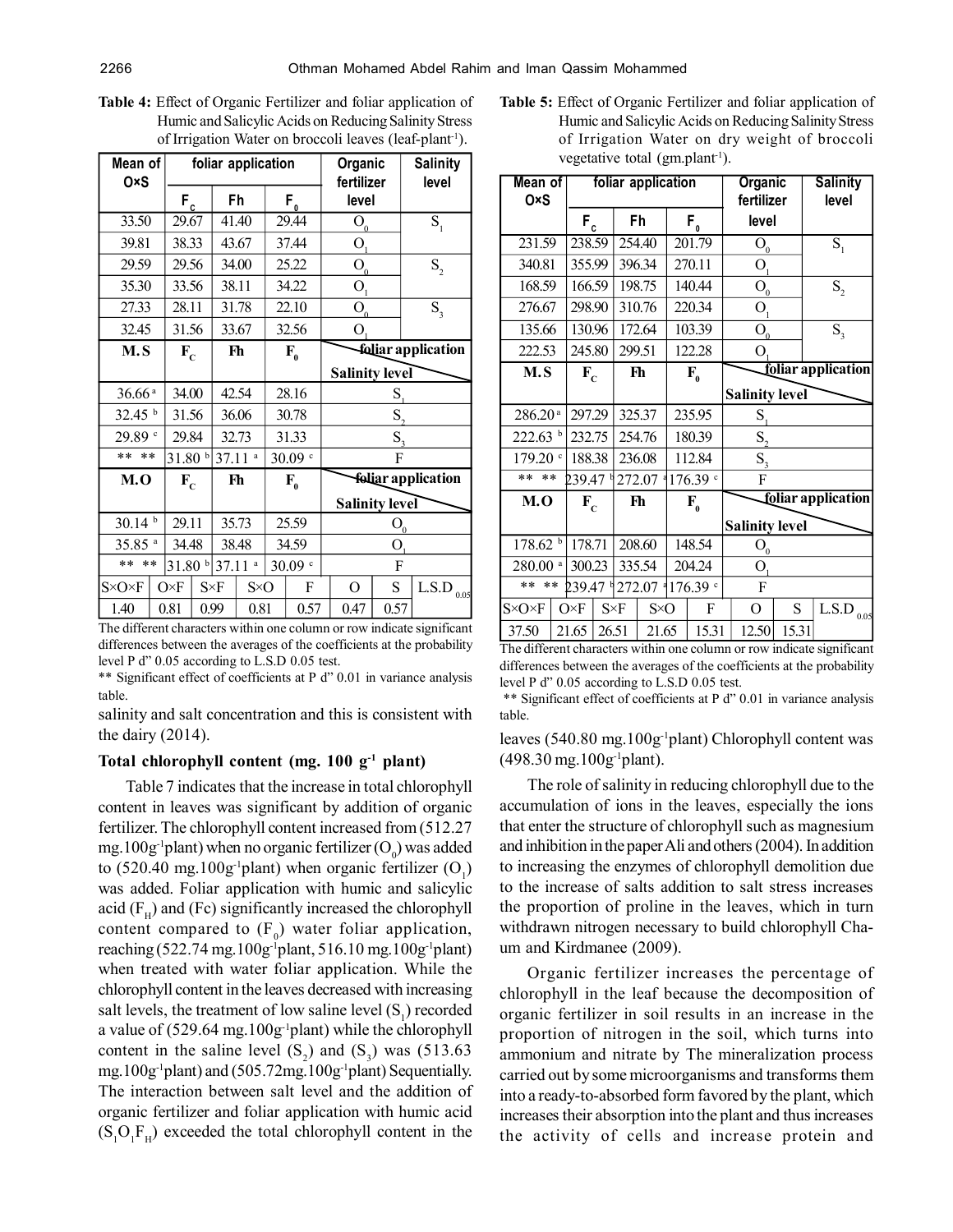**Table 6:** Effect of Organic Fertilizer and foliar application of Humic and Salicylic Acids on Reducing Salinity Stress of Irrigation Water on dry weight of broccoli root total  $(gm.plant^{-1})$ .

| Mean of<br>0×S        |              |           |         |                    | foliar application   |  |                   | Organic<br>fertilizer                     |       | <b>Salinity</b><br>level |  |  |       |             |              |         |   |   |   |                 |
|-----------------------|--------------|-----------|---------|--------------------|----------------------|--|-------------------|-------------------------------------------|-------|--------------------------|--|--|-------|-------------|--------------|---------|---|---|---|-----------------|
|                       |              | $F_c$     |         |                    | Fh                   |  | $F_{0}$           | level                                     |       |                          |  |  |       |             |              |         |   |   |   |                 |
| 27.48                 |              | 27.30     |         |                    | 29.20                |  | 25.15             | $\mathcal{O}_\mathfrak{g}$                |       | $S_{1}$                  |  |  |       |             |              |         |   |   |   |                 |
|                       | 31.73        |           | 31.65   |                    | 34.80                |  | 28.74             | $\mathcal{O}_{\!\scriptscriptstyle\perp}$ |       |                          |  |  |       |             |              |         |   |   |   |                 |
| 26.29                 |              | 26.32     |         |                    | 28.48                |  | 24.08             | O <sub>0</sub>                            |       | $S_{2}$                  |  |  |       |             |              |         |   |   |   |                 |
| 29.77                 |              | 28.99     |         |                    | 33.08                |  | 27.24             | $O_{l}$                                   |       |                          |  |  |       |             |              |         |   |   |   |                 |
| 25.17                 |              | 24.22     |         |                    | 27.77                |  | 23.51             | $O_a$                                     |       | $S_{\rm a}$              |  |  |       |             |              |         |   |   |   |                 |
| 28.35                 |              | 28.13     |         |                    | 30.65                |  | 26.28             | O <sub>1</sub>                            |       |                          |  |  |       |             |              |         |   |   |   |                 |
|                       | M.S<br>$F_c$ |           |         |                    | Fh                   |  | $F_{0}$           |                                           |       | foliar application       |  |  |       |             |              |         |   |   |   |                 |
|                       |              |           |         |                    |                      |  |                   | <b>Salinity level</b>                     |       |                          |  |  |       |             |              |         |   |   |   |                 |
| $29.61$ <sup>a</sup>  |              | 29.48     |         |                    |                      |  |                   |                                           |       |                          |  |  | 32.40 |             | 26.94        | $S_{1}$ |   |   |   |                 |
| 28.03~ <sup>b</sup>   |              | 27.66     |         |                    | 30.78                |  | 25.66             | S,                                        |       |                          |  |  |       |             |              |         |   |   |   |                 |
| 26.76                 |              | 26.18     |         | 29.21              |                      |  | 24.90             | S <sub>3</sub>                            |       |                          |  |  |       |             |              |         |   |   |   |                 |
| $* *$<br>$* *$        |              | $27.77$ b |         | $30.80$ $^{\rm a}$ |                      |  | $25.83$ $\degree$ | F                                         |       |                          |  |  |       |             |              |         |   |   |   |                 |
| M.O                   |              |           | $F_c$   |                    | Fh                   |  | $F_{0}$           |                                           |       | foliar application       |  |  |       |             |              |         |   |   |   |                 |
|                       |              |           |         |                    |                      |  |                   | <b>Salinity level</b>                     |       |                          |  |  |       |             |              |         |   |   |   |                 |
| 26.31                 | b            |           | 25.95   |                    | 28.75                |  |                   |                                           | 24.25 | ${\cal O}_\underline{0}$ |  |  |       |             |              |         |   |   |   |                 |
| 29.95 <sup>a</sup>    |              | 29.59     |         | 32.84              |                      |  | 27.42             | О,                                        |       |                          |  |  |       |             |              |         |   |   |   |                 |
|                       | ** **        |           | 27.77 b |                    | $30.80$ <sup>a</sup> |  | 25.83 c           | F                                         |       |                          |  |  |       |             |              |         |   |   |   |                 |
| $S \times O \times F$ |              |           |         | $O \times F$       |                      |  |                   |                                           |       |                          |  |  |       | $S\times F$ | $S \times O$ |         | F | O | S | L.S.D $_{0.05}$ |
| 1.75                  |              | 1.01      |         | 1.23               | 1.01                 |  | 0.71              | 0.60                                      | 0.71  |                          |  |  |       |             |              |         |   |   |   |                 |

The different characters within one column or row indicate significant differences between the averages of the coefficients at the probability level P d" 0.05 according to L.S.D 0.05 test.

\*\* Significant effect of coefficients at P d" 0.01 in variance analysis table.

carbohydrates in the leaves, which results in an increase of the formula Chlorophyll Channal (2013). Humic acid also directly affects breathing and building processes.

### **References**

- Abu Rayan, A.M. (2010). Organic agriculture (specifications and importance in human health) Department of Horticulture and Crops. faculty of Agriculture. University of Jordan. First Edition. Wael Publishing House. Oman. Jordan, 322.
- Akaba, A.J.S. and M.H.S. Al-Asadi (2017). Effect of cultivation and spraying with humic acid on growth and productivity of yellow corn calories and their content of some effective compounds for two picking dates. *Karbala Journal of Agricultural Sciences*, **4(4):** 19-30.
- Ali, Y., Z. Aslam, M. A. Ashraf and G.R. Tahir (2004). Effect of salinity on chlorophyll, leaf area, yield and yield component of rice genotype grown under saline conditions. *Inter. J. Environ. Sci and Technol.*, **1(3):** 221-225.
- Bartels, D. and R. Sunkar (2005). Drought and salt tolerance in plants. *Crit. Rev. plant Sci*., **24:** 23-58

**Table 7:** Effect of Organic Fertilizer and foliar application of Humic and Salicylic Acids on Reducing Salinity Stress of Irrigation on total chlorophyll of broccoli plant (mg.  $100$  g<sup>-1</sup>plant).

| Mean of<br>0×S        |                   |                      |        |                             | foliar application |        |                     |         | <b>Organic</b><br>fertilizer  |       | <b>Salinity</b><br>level |
|-----------------------|-------------------|----------------------|--------|-----------------------------|--------------------|--------|---------------------|---------|-------------------------------|-------|--------------------------|
|                       |                   | $F_c$                |        | Fh                          |                    |        | $F_{0}$             |         | level                         |       |                          |
| 525.47                |                   | 527.83               |        |                             | 532.67             |        | 515.90              |         | $\mathcal{O}_\mathrm{0}$      |       | S <sub>1</sub>           |
|                       | 533.82            |                      | 534.87 |                             | 540.80             |        | 525.80              |         | O <sub>1</sub>                |       |                          |
| 508.80                |                   | 509.60               |        |                             | 512.10             |        | 504.70              |         | $\mathcal{O}_{\underline{0}}$ |       | $S_{2}$                  |
| 518.47                |                   | 519.30               |        |                             | 523.10             |        | 513.10              |         | $\mathbf{O}_1$                |       |                          |
| 502.53                |                   | 499.50               |        |                             | 509.80             |        | 498.30              |         | $\overline{O}_0$              |       | $S_{\rm a}$              |
| 508.90                |                   | 505.50               |        |                             | 518.00             |        | 503.20              |         | O <sub>1</sub>                |       |                          |
| M.S                   |                   | $F_c$                |        |                             | Fh                 |        | $F_{0}$             |         |                               |       | foliar application       |
|                       |                   |                      |        |                             |                    |        |                     |         | <b>Salinity level</b>         |       |                          |
| 529.64 <sup>a</sup>   |                   | 531.35               |        | 536.73                      |                    |        | 520.85              | $S_{1}$ |                               |       |                          |
| 513.63 <sup>b</sup>   |                   | 514.45               |        |                             | 517.60             |        | 508.85              |         | S,                            |       |                          |
| 505.72 <sup>b</sup>   |                   | 502.50               |        | 513.90                      |                    | 500.75 |                     |         | $S_{\rm a}$                   |       |                          |
| $* *$<br>$\ast$       |                   | $516.10$ ab 522.74 a |        |                             |                    |        | $510.15^{b}$        |         | F                             |       |                          |
| M.O                   |                   | $F_c$                |        |                             | Fh                 |        | $F_{0}$             |         |                               |       | foliar application       |
|                       |                   |                      |        |                             |                    |        |                     |         | <b>Salinity level</b>         |       |                          |
| 512.27                |                   | 512.31               |        |                             | 518.19             |        | 506.30              |         | $\mathcal{O}_{\underline{0}}$ |       |                          |
| 520.40                |                   | 519.89               |        |                             | 527.30             |        | 514.00              |         | O <sub>1</sub>                |       |                          |
| N.S.                  | $*516.10*522.74*$ |                      |        |                             |                    |        | 510.15 <sup>b</sup> |         | F                             |       |                          |
| $S \times O \times F$ |                   | $O\times F$          |        | $S\times F$<br>$S \times O$ |                    | F      |                     |         | O                             | S     | L.S.D<br>0.05            |
| 27.41                 | 15.82             |                      |        | 19.38                       | 15.82              |        | 11.19               |         | 9.14                          | 11.19 |                          |

The different characters within one column or row indicate significant differences between the averages of the coefficients at the probability level P d" 0.05 according to L.S.D 0.05 test.

\*\* Significant effect of coefficients at P d" 0.01 in variance analysis table.

- Channal, B.K. (2013). Effect of organic and inorganic sources of nutrientsion soil fertility and productivity of maize, Master Thesis, College of Agriculture, University of Dharwad.
- Cha-um, S. and C. Kirdmanee (2009). Effect of salt stress on proline accumulation, photosynthetic ability and growth characters in two maize cultivars. *Pak. J. Bot.*, **41:** 87-98.
- Halob, I.A. (2014). The Effect of Interference between Salinity of Irrigation Water and Organic Fertilizer on Some Soil Chemical Characteristics and Insulation. Soil Science and Water Resources Faculty of Agriculture. Baghdad University.
- Obeidi, Z.H.H. (2013). Effect of salicylic acid and growthinducing bacteria on enzymatic and non-enzymatic antioxidant activity on growth and yield of maize under saline stress. Doctoral dissertation. faculty of Agriculture. Baghdad University.
- Odeh, M. and I. Mohammed and H. Hassan (2011). Effect of Organic Fertilization and Mycorrhization in Pollution on Efficiency of Phosphorus Maize Absorption and Dry Material Production. *Arab Journal of Arid Environments*, **5 (1):** 89-101.